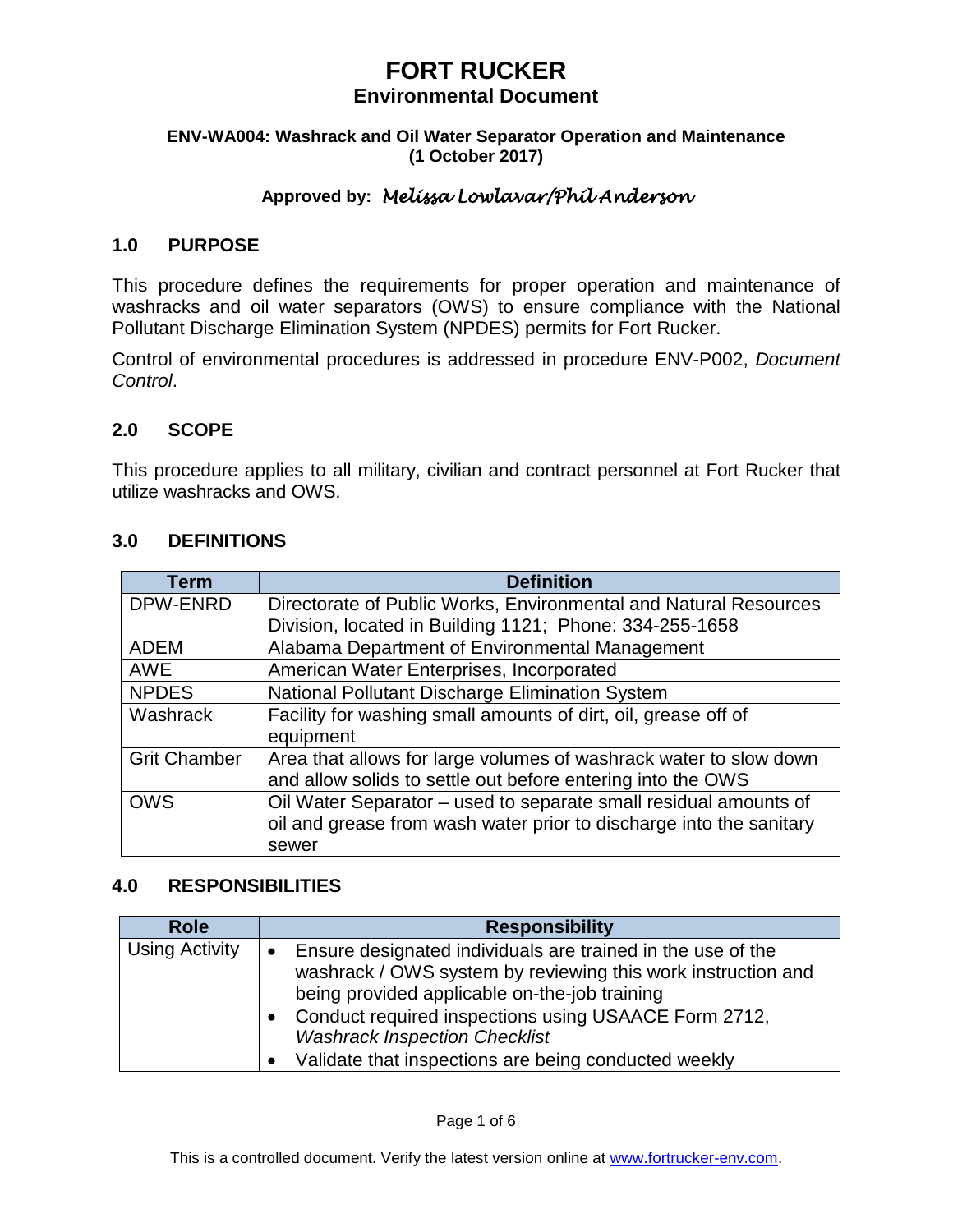#### **ENV-WA004: Washrack and Oil Water Separator Operation and Maintenance (1 October 2017)**

| <b>Role</b>                              | <b>Responsibility</b>                                                                                                                                                     |
|------------------------------------------|---------------------------------------------------------------------------------------------------------------------------------------------------------------------------|
|                                          | Submit copies of completed inspections to DPW-ENRD by the<br>15 <sup>th</sup> of the following month                                                                      |
| Support<br><b>Services</b><br>Contractor | Respond to maintenance and repair calls for washracks and<br>$\bullet$<br><b>OWS</b>                                                                                      |
|                                          | Manage the central vehicle wash facility<br>$\bullet$<br>Ensure all washracks and OWS are operating correctly<br>Conduct required inspections using USAACE 2712, Washrack |
|                                          | <b>Inspection Checklist</b><br>Submit copies of completed inspections to DPW-ENRD by the<br>15 <sup>th</sup> of the following month                                       |
| DPW-ENRD                                 | Provide oversight to maintenance and operational activities on<br>$\bullet$<br>washracks                                                                                  |
|                                          | Provide recommendations for new or replacement OWS<br>$\bullet$<br>Validate that detergents will not interfere with proper operation of<br><b>OWS</b>                     |
|                                          | Ensure compliance with installation NPDES permits<br>Coordinate with AWE as required for changes in discharge to<br>sanitary sewer                                        |

## **5.0 PROCEDURE**

## **5.1 Airfield Washracks**

- 5.1.1 Airfield washracks will be used for washing aircraft and related aircraft support equipment (yellow gear and mules – on an as-needed basis) ONLY. All other vehicle and equipment washing will occur at the central vehicle washrack (located on main post, adjacent to Building 1431 (See Section 5.2 below).
- 5.1.2 Inspect the washrack once a week (for shared washrack facilities, the predominant user will be overall responsible for inspections) utilizing USAACE Form 2712, *Washrack Inspection Checklist*. Call in a Demand Maintenance Order (255-9041) if the washrack or OWS appears to not be functioning properly. Submit copies of completed inspections to DPW-ENRD by the 15th of the following month
- 5.1.3 Ensure personnel using the washrack are instructed on proper usage procedures (review of this work instruction and on-site familiarization).
- 5.1.4 Remove excess mud, grit, leaves, and trash from the washrack area for disposal in a dumpster. Clean trench drains and inlet grates of trash, accumulated leaves, and debris.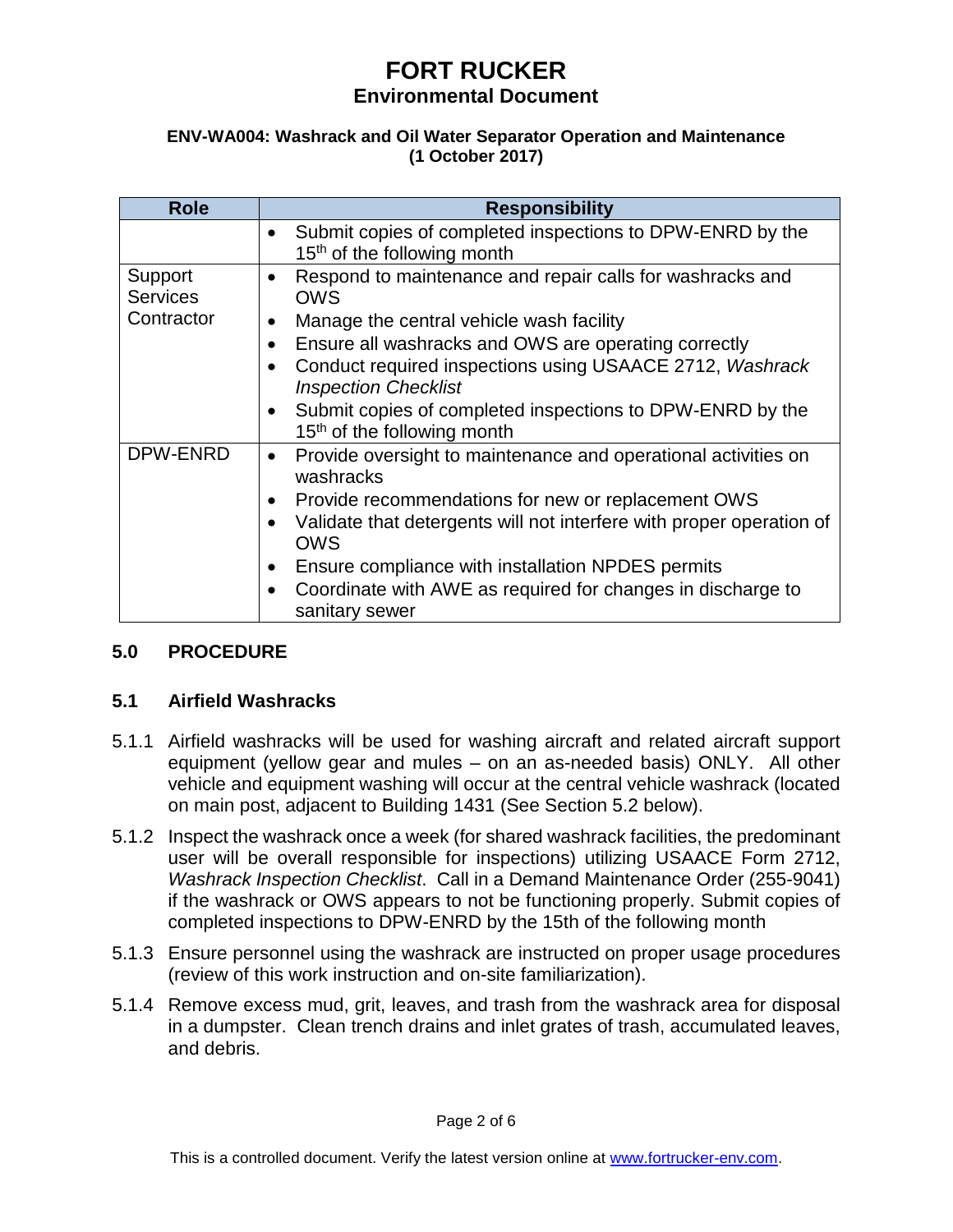#### **ENV-WA004: Washrack and Oil Water Separator Operation and Maintenance (1 October 2017)**

- 5.1.5 No detergents or other substances will be used on the washrack without prior approval from DPW-ENRD (255-1658); the quantity used will be the minimum required for effective cleaning to reduce the impact on the sewage treatment plant washrack.
- 5.1.6 Engine gas-path cleaning is authorized on airfield washracks. The amount of gaspath cleaner used will be no more than the minimum required by standard operating procedures.
- 5.1.7 For washracks that have diversion valves, ensure they are positioned for proper operation in accordance with posted instructions near the valve:
	- 5.1.7.1 When washracks are not being utilized for washing, the valves will be positioned to cause the runoff to flow into the storm drain system.
	- 5.1.7.2 While washing, the valves will be positioned to cause the flow to discharge to the OWS.
- 5.1.8 Ensure that solvents, fuels or other hazardous materials are not stored on or released in to the washrack. Notify DPW-ENRD at 255-1658 and the Demand Maintenance Order Section at 255-9041 if the washrack or OWS exhibits a strong odor of any of these types of materials or if there is evidence of dumping. Personnel should implement spill response procedures for all releases of hazardous materials in accordance with the Site Specific Spill Plan and ISCP.
- 5.1.9 Ensure hoses and faucets are not leaking or running when not actively washing aircraft or vehicles. If leaking, notify the Demand Maintenance Order Section at 255-9041.
- 5.1.10 No maintenance or refueling/defueling of vehicles, aircraft, or equipment will be performed on the washrack.
- 5.1.11 Cleaning the grit chamber of entrapped grit is required before the grit level reaches the top of the v-notch weir or the invert (bottom) of the effluent pipe. The using activity will notify the Demand Maintenance Order section (255-9041) when the grit chamber is full in order to have the Support Services Contractor clean the grit chamber (where applicable). Individuals should NEVER enter the grit chamber or the OWS.

### **5.2 Central Vehicle Washrack**

- 5.2.1 Will be used for washing all equipment and vehicles EXCEPT garbage trucks.
- 5.2.2 Ensure personnel using the washrack are instructed on proper usage procedures (review of this work instruction and on-site familiarization).
- 5.2.3 No detergents or other substances will be used on the washrack without prior approval from DPW-ENRD (255-1658); the quantity used will be the minimum

Page 3 of 6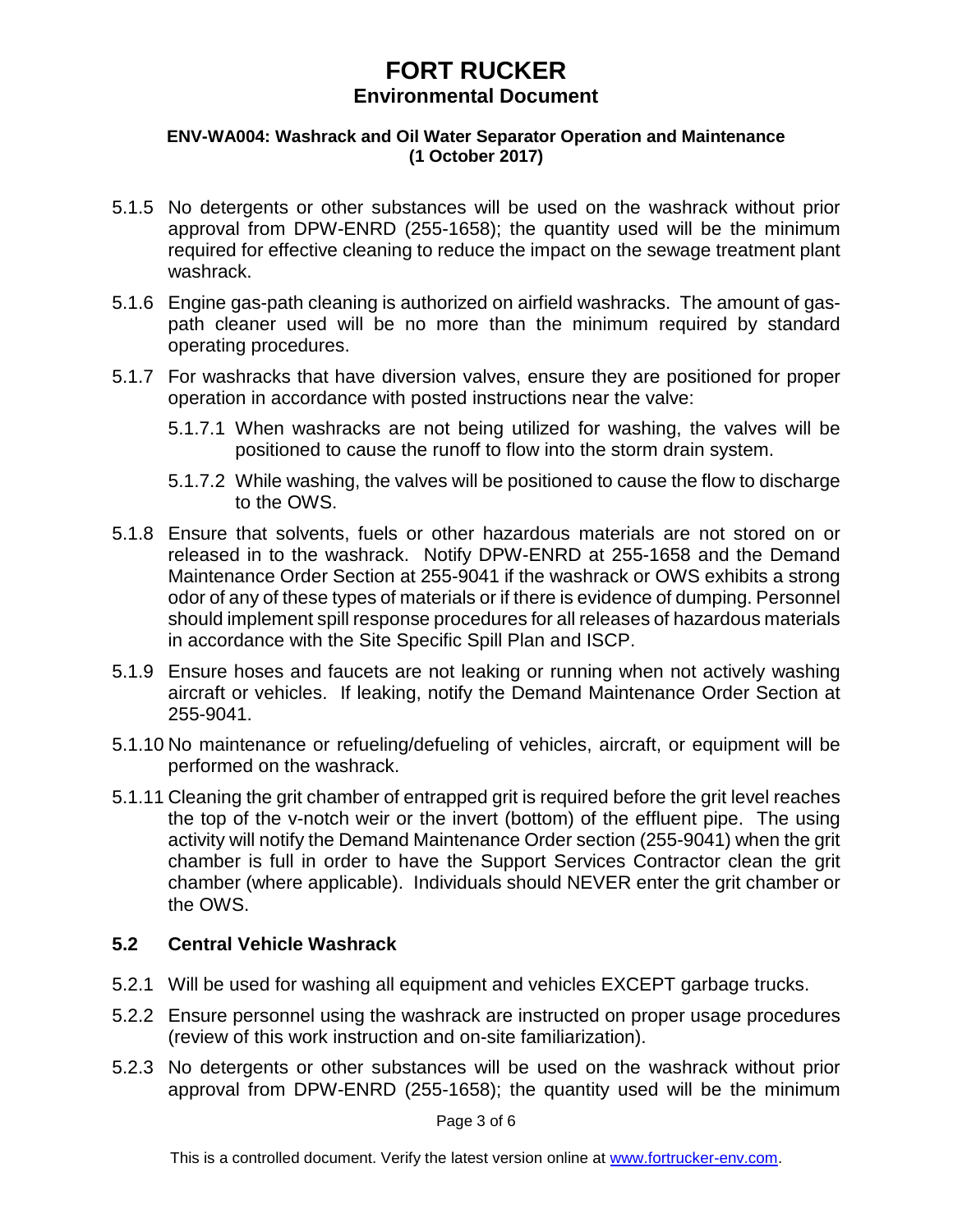#### **ENV-WA004: Washrack and Oil Water Separator Operation and Maintenance (1 October 2017)**

required for effective cleaning to reduce the impact on the sewage treatment plant washrack.

- 5.2.4 Objects larger than the washrack will be positioned so that wash water from the portion being washed drains into the washrack drain.
- 5.2.5 Ensure that all trash and debris is removed from the washrack after washing vehicles or equipment.
- 5.2.6 Ensure that solvents, fuels or other hazardous materials are not stored on or released in to the washrack. Notify DPW-ENRD at 255-1658 and the Demand Maintenance Order Section at 255-9041 if the washrack or OWS exhibits a strong odor of any of these types of materials or if there is evidence of dumping. Personnel should implement spill response procedures for all releases of hazardous materials in accordance with the Site Specific Spill Plan and ISCP.
- 5.2.7 Ensure hoses and faucets are not leaking or running when not actively washing aircraft or vehicles. If leaking, notify the Demand Maintenance Order Section at 255-9041.
- 5.2.8 No maintenance or refueling/defueling of vehicles, aircraft, or equipment will be performed on the washrack.

### **5.3 Organization-Operated Washracks/Oil Water Separators**

- 5.3.1 Will be used for washing all equipment and vehicles EXCEPT garbage trucks.
- 5.3.2 Ensure personnel using the washrack are instructed on proper usage procedures (review of this work instruction and on-site familiarization).
- 5.3.3 Inspect the washrack once a week (for shared washrack facilities, the predominant user will be overall responsible for inspections) utilizing USAACE Form 2712, *Washrack Inspection Checklist*. Call in a Demand Maintenance Order (255-9041) if the washrack or OWS appears to not be functioning properly. Submit copies of completed inspections to DPW-ENRD by the 15th of the following month
- 5.3.4 No detergents or other substances will be used on the washrack without prior approval from DPW-ENRD (255-1658); the quantity used will be the minimum required for effective cleaning to reduce the impact on the sewage treatment plant.
- 5.3.5 Objects larger than the washrack will be positioned so that wash water from the portion being washed drains into the washrack drain.
- 5.3.6 Ensure that all trash and debris is removed from the washrack after washing vehicles or equipment.
- 5.3.7 Ensure that solvents, fuels or other hazardous materials are not stored on or released in to the washrack. Notify DPW-ENRD at 255-1658 and the Demand

Page 4 of 6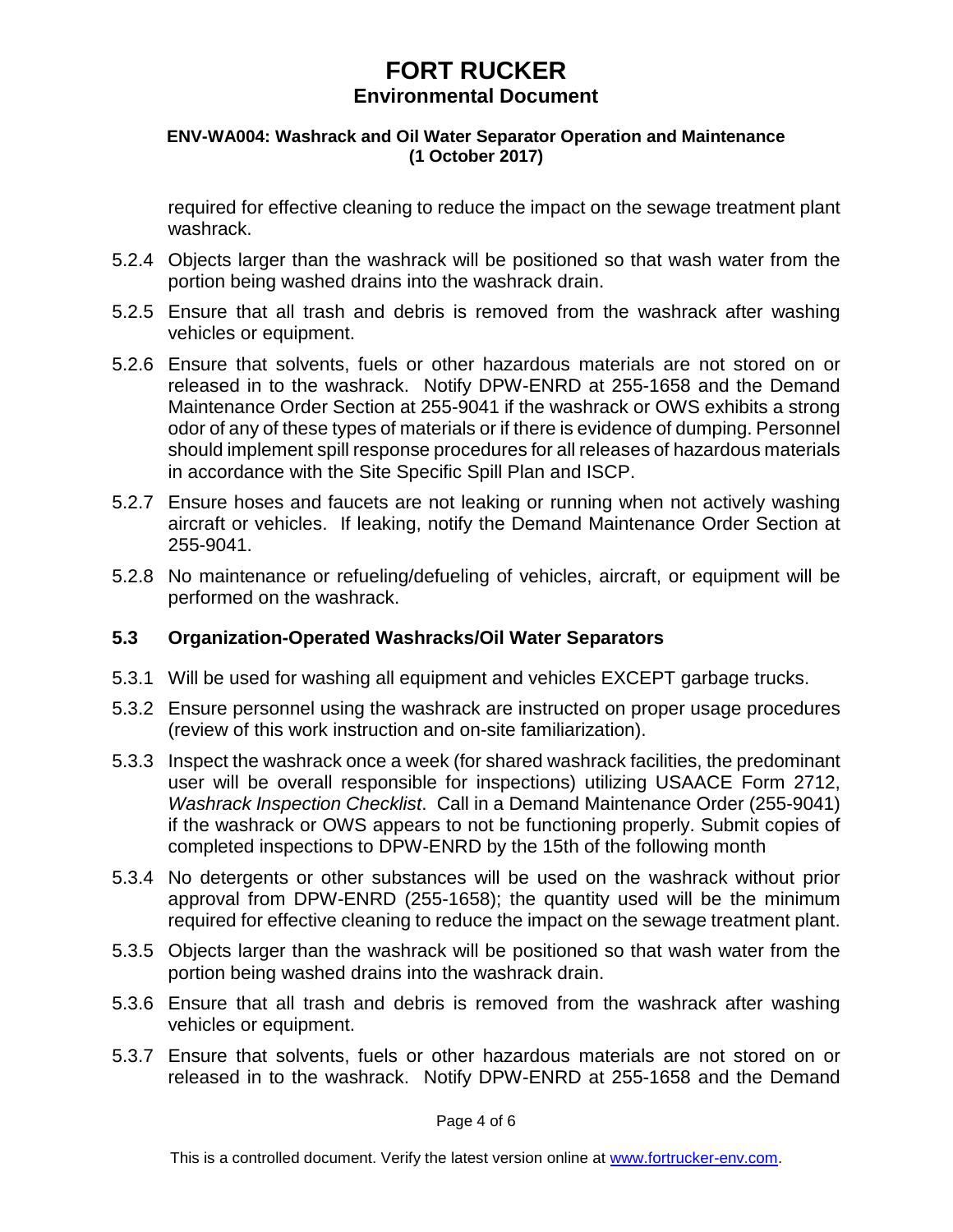#### **ENV-WA004: Washrack and Oil Water Separator Operation and Maintenance (1 October 2017)**

Maintenance Order Section at 255-9041 (or unit specific maintenance activity as applicable) if the washrack or OWS exhibits a strong odor of any of these types of materials or if there is evidence of dumping. Personnel should implement spill response procedures for all releases of hazardous materials in accordance with the Site Specific Spill Plan and ISCP.

- 5.3.8 Ensure hoses and faucets are not leaking or running when not actively washing aircraft or vehicles. If leaking, notify the Demand Maintenance Order Section at 255-9041 (or unit specific maintenance activity if applicable).
- 5.3.9 No maintenance or refueling/defueling of vehicles, aircraft, or equipment will be performed on the washrack.
- 5.3.10 All organizations that are required by ADEM rules to maintain their own NPDES permit must submit a copy of the permit to the DPW-ENRD. DPW-ENRD must be notified immediately if there is a violation of the existing permit for the facility as it is located within the confines of Fort Rucker. The organization is responsible for maintaining compliance with their permit and any applicable reporting.

## **5.4 DPW – Support Services Contractor**

- 5.4.1 Conduct periodic inspection of all washrack facilities, and weekly inspections of the Central Vehicle Wash Facility utilizing USAACE Form 2712, *Washrack Inspection Checklist*. Submit copies of completed inspections to DPW-ENRD by the 15th of the following month.
- 5.4.2 Conduct maintenance and repair (other than defined user maintenance described in Sections 5.1 and 5.2 above).
- 5.4.3 Operate oil skimmer at the Central Vehicle Wash Facility.
- 5.4.4 Inspect the used oil AST at the Central Vehicle Wash Facility weekly using USAACE Form 2711, *Spill Prevention, Control, and Countermeasures Plan Container Inspection Checklist*.
- 5.4.5 Schedule pump out of sludge for all OWS as necessary for proper operation, and ensure arrangements for proper disposal are made.
	- 5.4.5.1 Sludge must be sampled and submitted to DPW-ENRD for analysis. Specific analysis requested will be determined by DPW-ENRD. The procedures requested may include, but are not limited to, the toxicity characteristic leaching procedure (TCLP) or analyses to determine presence/concentration of PCBs, sulfides, cyanides, total extractable organic halogens (TOX), or petroleum products.
	- 5.4.5.2 DPW-ENRD will review analysis results prior to disposal and assist with completing ADEM Form 300, *Solid Waste Profile Sheet*, if it is determined

Page 5 of 6